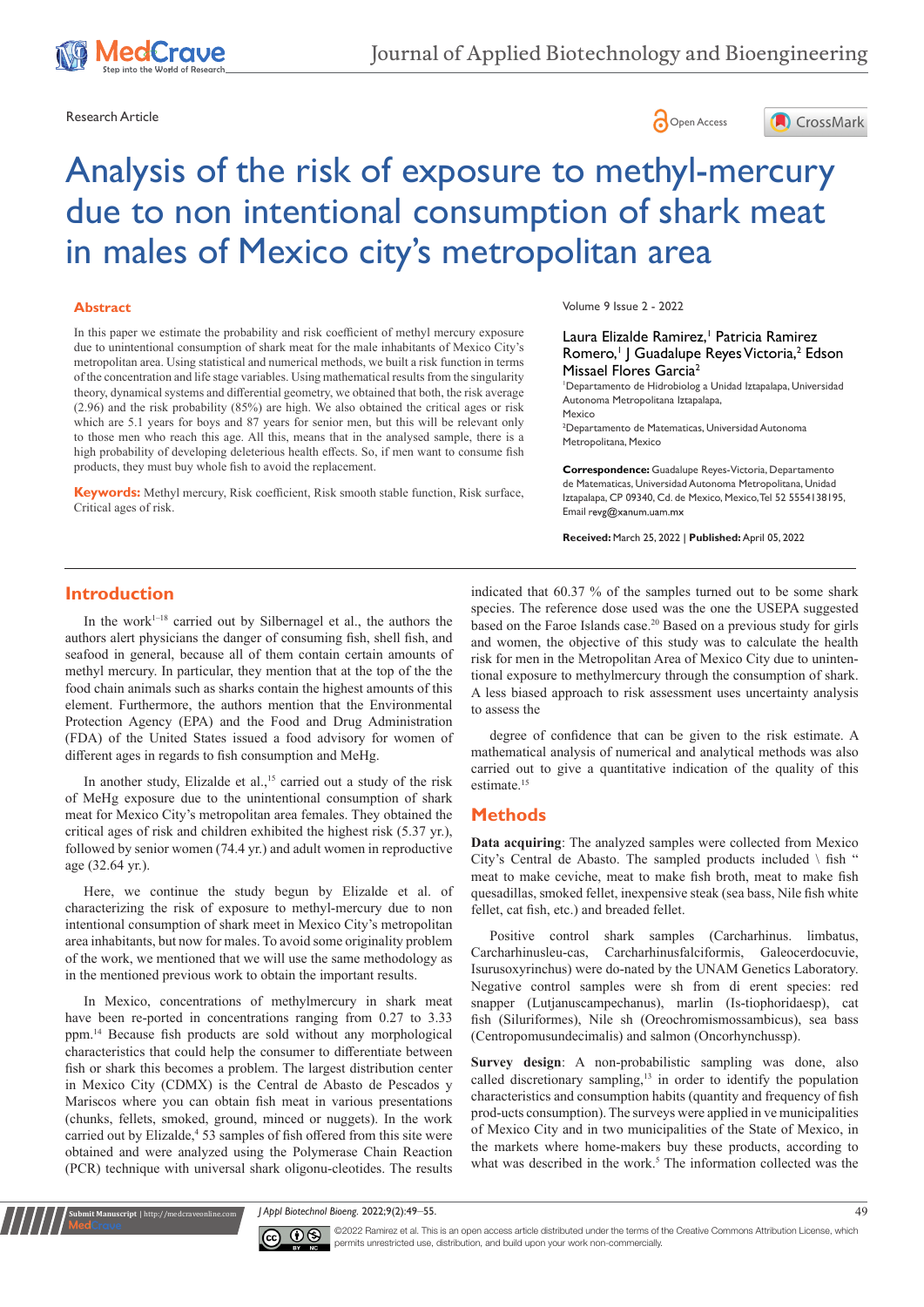frequency of fish consumption, portion size (weight in grams), species and presentation type; age, gender and weight of the respondent and his entire family. A total of 777 surveys were applied.

**Modeling the dose:** The lifetime average daily dose (LADD) or the chronic daily intake (CDI), is a function of the average concentration of the contaminant and the ingestion rate. Body weight, age, sex, consuming preferences and frequency were obtained from the aforementioned surveys. In addition, the average life expectancy of Mexican male consumers (78 years) was obtained from national statistics available on line.11 The total dose and the average daily dose (ADD) were calculated with following equations: $17$ 

$$
Total dose = (concentration)(ingestion)(duration)(frequency) \qquad (1)
$$

$$
Average Daily Does = (Total dose) / (Body weight \times Life \, expectancy) \, (2)
$$

 $(mg / k / - day)$ 

The total dose was calculated for three concentrations of methylmercury (0.27 mg / Kg, 2.43 mg / Kg, 3.33 mg / Kg), obtained from the study by Ramirez-Romero et al.<sup>14</sup>

**Reference dose:** The quantitative assessment of the health risk of a non-carcinogenic agent is based on a reference dose. In this study we chose the reference doses suggested by $^{20}$  in the Faroe Island study of 0.0001 mg / Kg / day for children and older adults, and 0.0003 mg / Kg / day for the adult population.

**Calculation of risk for unintentional consumption of shark**  meat: We used the<sup>20</sup> formulas to calculate the weekly and monthly consumption of unintentional consumption of shark meat

$$
CR_{mm} = \frac{CR_{\lim} \times T_{ap}}{M \ S} \tag{3}
$$

To determine the maximum consumption allowed for the sensitive population (children under 15 years of age) and of reproductive age from (16 to 50 years), in portions of fish, in kilograms per day, the following equation was used

$$
CR_{\lim} = \frac{RfDBW}{C_m} \tag{4}
$$

where,

 $BW =$  Consumer body weight(Kg)

 $Cm =$  Concentration of mercury in fish species (mg=Kg)

RfD = 0:0001 mg=Kg reference dose day:

where the reference dose-day is for the developing foetus and men of child-bearing age.

We remark that the reference dose is 0.0001 mg / Kg according to the toxicological effects of methylmercury (EPA)<sup>19</sup>

For the calculation of weekly and monthly consumption in Kg / day for the adult population, equations (3) and (4) were used, but with the reference dose of 0.0003 mg / kg / day proposed by the USEPA in 1980, which is based on the methylmercury poisoning in Iraq in 1970, when wheat grain was treated with fungicides with methylmercury, which was ground and turned into our for consumption.

**Health risk characterization**: For the health risk analysis, the hazard or risk coefficient was calculated with the following relation.7

Risk coefficient 
$$
=\frac{Exposure}{RfD}
$$
 (5)

which is equal to the risk (R). The exposure (E), is obtained through the equation:<sup>1</sup>

$$
E = \frac{C \times TI \times FE}{PC} \tag{6}
$$

Where

 $C=$  Concentration of the contaminant in sh (mg=Kg=day)

 $TI = Intake$  rate  $(mg)$ 

 $FE = Exposure factor (without units)$ 

 $PC = Body weight (Kg)$ 

The exposure factor allows us to calculate the dose of contaminant that is ingested. However, it is compared with the administered dose used in experimental animal studies designed to obtain the doseresponse relationship. The exposure factor was calculated using equation 7 for the different groups, separated by age of the analyzed population.<sup>1</sup> According to Elizalde<sup>4</sup> the genetics results showed an average of 60.37 % substitution of fish meat for shark meat which was considered in the analysis.

$$
FE = \frac{(exposure in days = weeks)(52 weeks = year)(exposure years)}{(years exposure)(365 days = years)})
$$

According to Evans et al.,<sup>17</sup> the result of the value for the risk coefficient is interpreted as follows:

R< 1 (acceptable risk)

R> 1 (unacceptable risk)

#### **Results**

**Survey:** The total number of people included in the survey was 1976, where men consume fish meat more frequently and in greater quantity: 262.60 g / month, followed by men and seniors:194 g / month and 193 g / month respectively (Table 1).

In such that Table, NPS is the number of people surveyed, AG is the age (in years), ABW is the average body weight (in Kg), AIR is the average intake rate (in g) and AFP is the average Fish portions consumed per month.

The consumption habits of the analyzed population showed that the most preferred product is the fish fellet (Table 2), followed by fish nuggets population and smoked fish.

**Dose modeling**: The average daily dose calculated for the minimum, average and maximum methyl-mercury concentrations are shown in Table 3 of reproductive age are at a minimum consume a dose that does not exceed the reference dose when the minimum MeHg concentration was considered; however.

**Analysis of health risks due to unintentional consumption of shark meat:** To obtain the maximum allowed number of portions that can be consumed without causing adverse health effects, equations (3) and (4), described in the method,<sup>20</sup> were used. Taking into account the result of the genetic analysis of the different sh presentations, in which a 60.37 % substitution of sh meat for shark was obtained,<sup>4</sup> the maximum consumption allowed for all population groups was recalculated, for the minimum, average and maximum concentrations of methylmercury in shark meat.

**Risk coefficient:** The health risk for men due to unintentional shark meat consumption for the different age groups, was calculated for the three concentrations; for the calculation of the risk Coefficient, equations (5), (6) and (7) were used, the results can be seen in Table 4; for the low methylmer-cury concentration with a 60.37 % substitution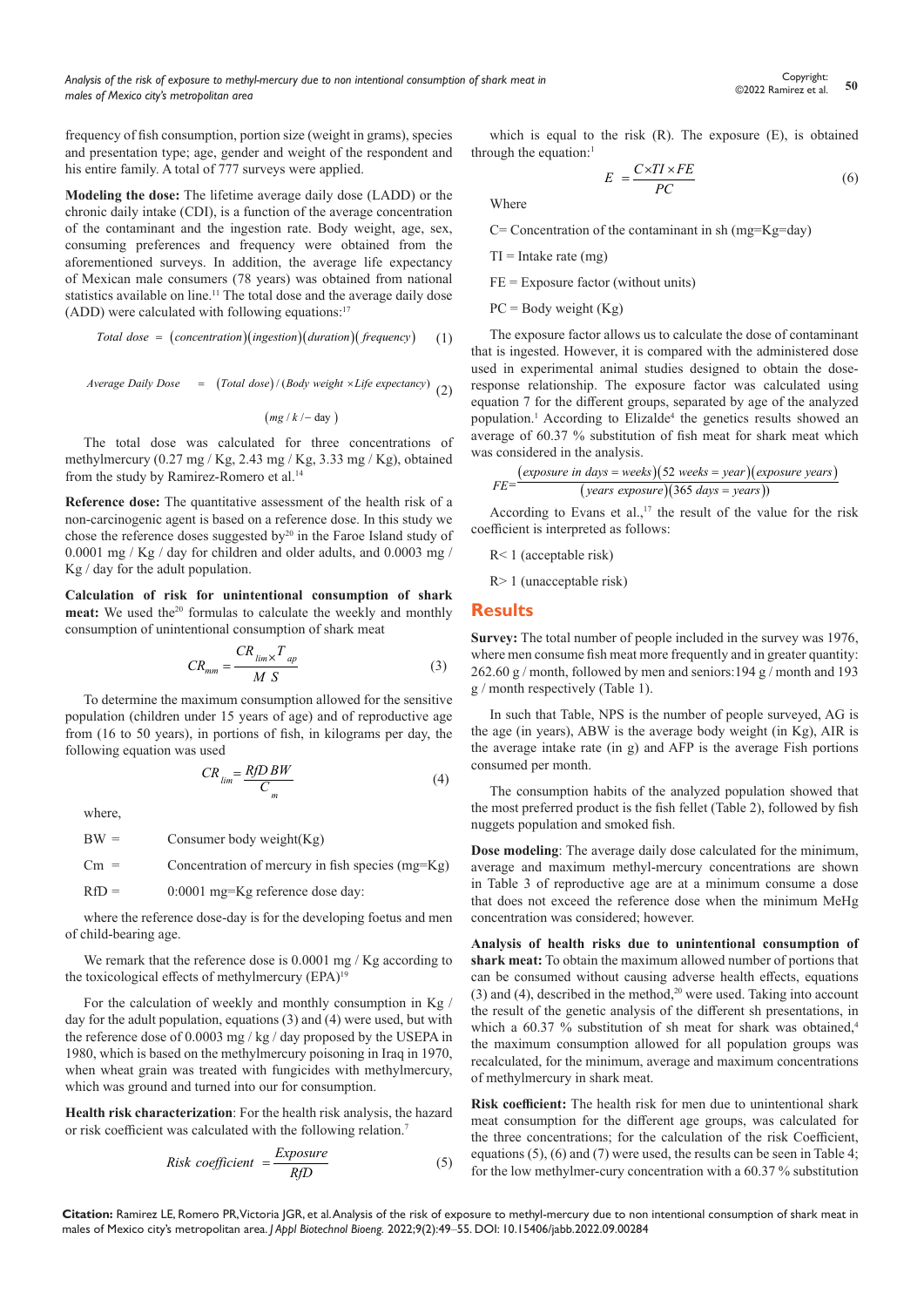with a MeHg of (0.45 mg/kg) the RC exceeds one. The risk coe cient for the medium and high MeHg concentrations was always well above 1, which means that the consumption habits represent a risk for the

for shark meat, the risk Coefficient is less than one, which means, that in general, the unintentional consumption of shark meat does not pose a risk or is an acceptable health risk; however, for children from 0 to 5 years old, the calculated value (0.785) is closer to one, which alerts us to the possible risk that slightly higher may represent. For example

**Table 1** Population characteristics and consumption habits

| <b>Surveyed</b> | <b>NPS</b> | AG    | <b>ABW</b> | <b>AIR</b> | <b>AFP</b> |
|-----------------|------------|-------|------------|------------|------------|
| Children        | 47 I       | 014   | 34.94      | 188:17:00  | l:03       |
| Men             | 546        | 15.59 | 73:44:00   | 262:60     | 2:06       |
| Senior          | 396        | 60.90 | 68.85      | 193.38.00  | 2:01       |

entire population (Table 5).

| <b>Table 2</b> Fish product preferences of people of Mexico City's Metropolitan Area |  |
|--------------------------------------------------------------------------------------|--|
|--------------------------------------------------------------------------------------|--|

| <b>Product</b>             | <b>Adult</b> | Sensible population |
|----------------------------|--------------|---------------------|
| Fish llet $(g)$            | 65%          | 31%                 |
| Fish Meat for ceviche (g)  | 12%          | 16%                 |
| Fish Meat for sh broth (g) | 10%          | 17%                 |
| Smoked sh $(g)$            | 8%           | 18%                 |
| Fish nuggets               | 14%          | 18%                 |

**Table 3** Average and reference of daily methylmercury (MeHg) dose for di erent age groups

|             | Average daily dose          |                      |                       | Reference dose |
|-------------|-----------------------------|----------------------|-----------------------|----------------|
| Age group   | $[0.27 \text{ mg/Kg}]$ HgMe | [2.43 $mg/Kg$ ] MeHg | [3.33 mg/ $Kg$ ] MeHg | mg/Kg MeHg     |
| <b>Boys</b> | 0:03                        | 0:23                 | 0:32                  | 0:01           |
| Men         | 0:02                        | 0:15                 | 0:21                  | 0:03           |
| Senior Men  | 0:01                        | 0:12                 | 0:17                  | 0:01           |

**Table 4** Risk coefficient of men's unintentional consumption of shark meat

|                 | <b>Risk coefficient</b>     | <b>Risk coefficient</b> | <b>Risk coefficient</b> |
|-----------------|-----------------------------|-------------------------|-------------------------|
| Age group years | $[0.27 \text{ mg/Kg}]$ HgMe | $[2.43mg/Kg]$ MeHg      | [3.33 mg/ $Kg$ ] MeHg   |
| Babies (16)     | 0.558333                    | 0.45625                 | 1.0125                  |
| Boys $(6 \ 12)$ | 0.2375                      | 3:077                   | 0.316667                |
| Men (12 60)     | 0.141667                    | 0.620833                | 0.439583                |
| Senior (60 90)  | 0.269444                    | 0.465278                | 0.710417                |

#### **Table 5** Interpolating polynomials

| Concentration | Associated polynomials of degree 4 in the variable t |                       |                    |  |
|---------------|------------------------------------------------------|-----------------------|--------------------|--|
|               |                                                      |                       |                    |  |
| $[0.27]$ Hg   | $R_{0.27}(t) = 0.0663 t$                             | + 0:9283 t,4:5447 t.  | $+8.9347t5.252$    |  |
| $[2.43]$ Hg   | $R_{34}$ 3(t) = 0:5972 t <sub>4</sub>                | + 8:3573 t, 40:913 t, | $+80:433t 47:28$   |  |
| [3.33] $Hg$   | $R_{3.22}(t) = 0.8185 t$                             | + 11:455 t, 6:078 t   | $+110:24$ t 64:802 |  |

#### **The scalar field of risk**

In this section we nd the scalar eld which will give us information of the process.

The escalar eld. Life stages [1; 90] are conveniently reparametrized so that they adapt to an interval [1; 5], this is, if s 2 [1; 90] is the real age, we will use the variable  $t$  2 [1; 5], and the functional relation is given by.

$$
s(t) = \begin{cases} 5t - 4 & \text{if } 1 \le t \le 2 \\ 6t - 6 & \text{if } 2 \le t \le 3 \\ 48t - 132 & \text{if } 3 \le t \le 4 \\ 30t - 60 & \text{if } 4 \le t \le 5 \end{cases}
$$
(8)

This later is because the sh consumption begins after the rst year of life. Therefore, with such reparametrization (8), the intervals of stage age are applied:

Babies,  $[1; 6)$  years, into the interval  $[1; 2)$ ,

Boys, [6; 12) years into the interval [2; 3),

Men,  $[12; 60)$  years into the interval  $[3; 4)$ ,

Senior men, [60; 90] years into the interval [4; 5].

Since it is recommended not to give sh meat to infants under one year of age, we associate the zero risk with age  $t = 1$  and using the data from the Table 4 and the Interpolation method,<sup>15</sup> we will construct three polynomials of degree 4 in the variable of age for each given concentration of methylmercury (MeHg): 0.3, 2.7, 3.7 mg / Kg respectively, as it is shown in Figures 1– 3.

For the mentioned cases we obtain the following particular polynomials.

In order to construct a global smooth scalar function  $R(t; c)$  in the stage and concentration variables (t; c) that estimates the risk in the domain  $D = [1; 5] [0:2; 3:5]$ , such that for each value of concentration c we have a polynomial relation  $R_c(t)$  that depends only on stage t, we propose it with the following type:

$$
R(t, c) = f_4(c)t^4 + f_3(c)t^3 + f_2(c)t^2 + f_1(c)t + f_0(c). \tag{9}
$$

Here, the coefficient functions  $f_k(c)$  are obtained by the linear regression method according to the imposed conditions of the obtained polynomials: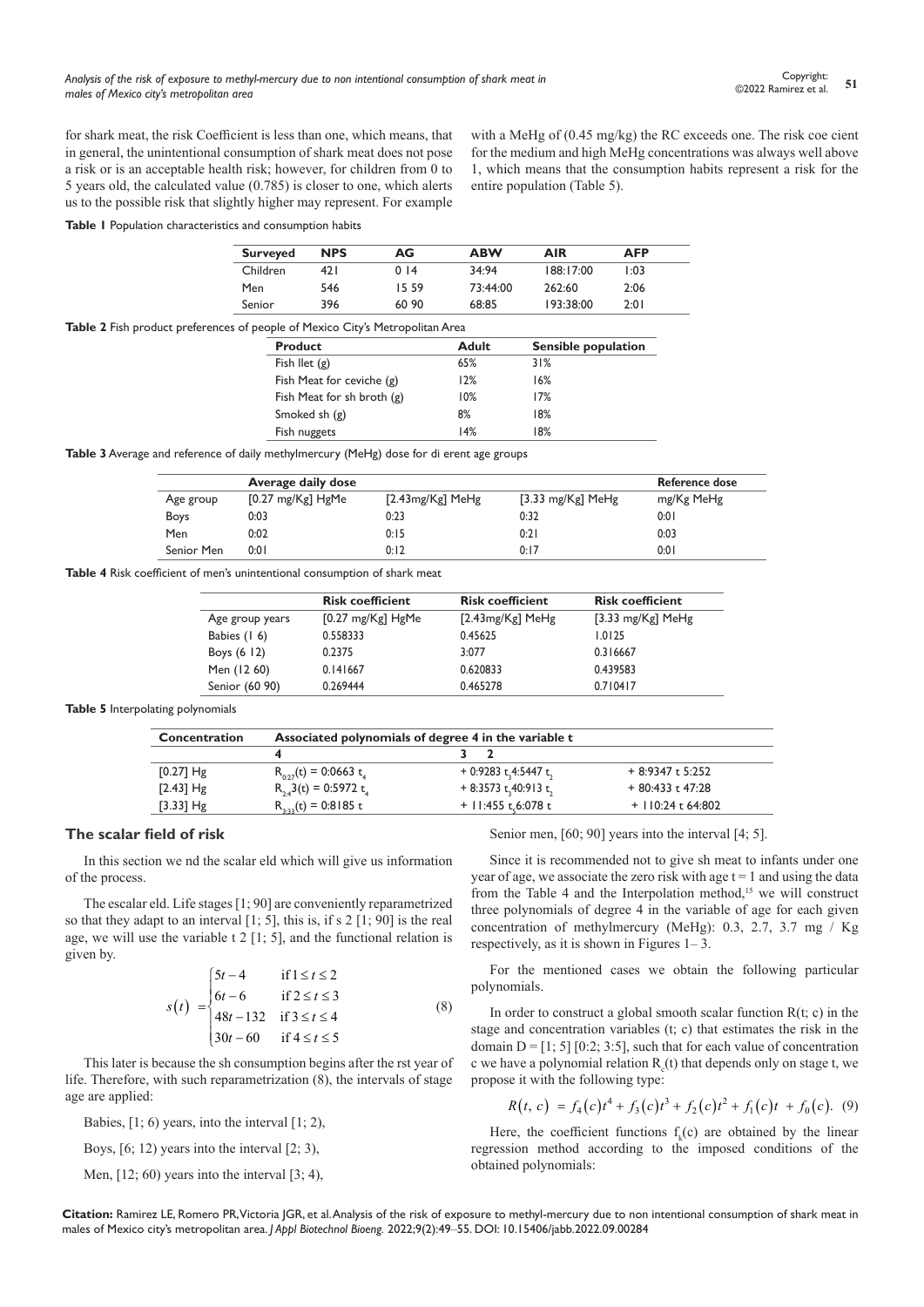$$
f_{_{4}}(0\text{:}27)=0\text{:}0663;\, f_{_{4}}(2\text{:}43)=0\text{:}5972;\, f_{_{4}}(3\text{:}33)=0\text{:}8185;
$$

 $f_3(0:27) = 0:9283$ ;  $f_3(2:43) = 8:3573$ ;  $f_3(3:33) = 11:455$ ;

$$
f_2(0:27) = 4:5447
$$
;  $f_2(2:43) = 40:913$ ;  $f_2(3:33) = 56:078$ ; etc...

The first coefficient function  $f_4(c)$  in (9) is given by the linear relation,

$$
f_4(c) = 0:2458c \tag{10}
$$

For any fixed given value of the concentration c the corresponding function  $R_c(t)$  has a graphic in the plane t, R as it is shown in the interpolation process (Figures 1–3).



**Figure 1** Risk Coe cient for men of di erent life stages considering the concentration 0.27.



**Figure 2** Risk Coe cient for men of di erent life stages considering the concentration 2.43.



**Figure 3** Risk Coe cient for men of di erent life stages considering the concentration 3.43.

The other coefficient functions are also linear and are obtained in a similar way,

$$
f_3(c) = 3.44c - 0.0008
$$
  
\n
$$
f_2(c) = 16.84c + 0.0037
$$
  
\n
$$
f_1(c) = 33.105c - 0.0058
$$
  
\n
$$
f_0(c) = 19.46c + 0.0036
$$
\n(11)

Therefore, the searched scalar eld (9) that estimates the risk of methyl-mercury in region D becomes,

$$
R(t, c) = 0.2458 \, ct^4 + (3.44 \, c - 0.0008) \, t^3 + (-16.84 \, c + 0.0037) \, t^2 + (33.105 \, c - 0.0058) \, t + (-19.46 \, c + 0.0036) \tag{12}
$$

When the gradient of the risk function  $R_c(t)$  is calculated, we obtain,

$$
\nabla R(t,c) = \left(\frac{\partial R}{\partial t}, \frac{\partial R}{\partial c}\right)
$$
  
= (0.0058 + 33.105c + 2(0.0074-33.68c)t  
+ (-0.0024 + 10.32c)t<sup>2</sup> - 0.9832ct<sup>3</sup>,  
-19:46 + 33:105t16:84t<sup>2</sup> + 3:44t<sup>3</sup> 0:2458t<sup>4</sup>) (13)

In order of finding the critical points of  $(12)$ , we solve the system of algebraic equations in the variables t; c,

$$
0 = (-0.0058 + 33.105c + 2(0.0074 - 33.68c)t
$$
  
+ $(-0.0024 + 10.32c)t^2 - 0.9832ct^3,$  (14)  

$$
0 = -19.46 + 33.105t - 16.84t^2 + 3.44t^3 - 0.2458t^4
$$

which, as can be seen easily, has not solutions into the domain D.

We recall that a stable real valued function f defined in the compact set D is such that every nearby real valued function g defined in D is identical to f.<sup>18</sup>

Also, a Morse function is such that one with non degenerate critical points with different critical values (Golubitsky-Guillemin.<sup>8</sup>

Since the risk function  $R(t; c)$  has not critical points it follows the following result.

Theorem 1. The risk field  $R(t; c)$  is a stable Morse function in the simply connected compact set D

Proof. The whole set  $D$  is a regular set for  $R(t; c)$ , which proves the Morse property. The stability follows from the Mather-Malgrange Theory (see Proposition 2.2 in $\delta$ ).

Therefore, under small smooth deformations of the risk function  $R(t; c)$  in D, the deformed function obtained has the same qualitative behaviour. In other words, any small error in obtaining the data would lead to a new risk relationship with the same characteristics.

The Critical Risk Region inside the domain D is the subset

$$
R(D) = \{(t, c) / R(t, c) \ge 1\}
$$
 (15)

and it is represented as a coloured contour in Figure 4, which shows a high risk region, as expected from the data in Table 4.

The following result shows the risk probability for the whole process.

Proposition 1. The probability of risk of exposure of methylmercury P for the considered stages and concentrations is high of 85%.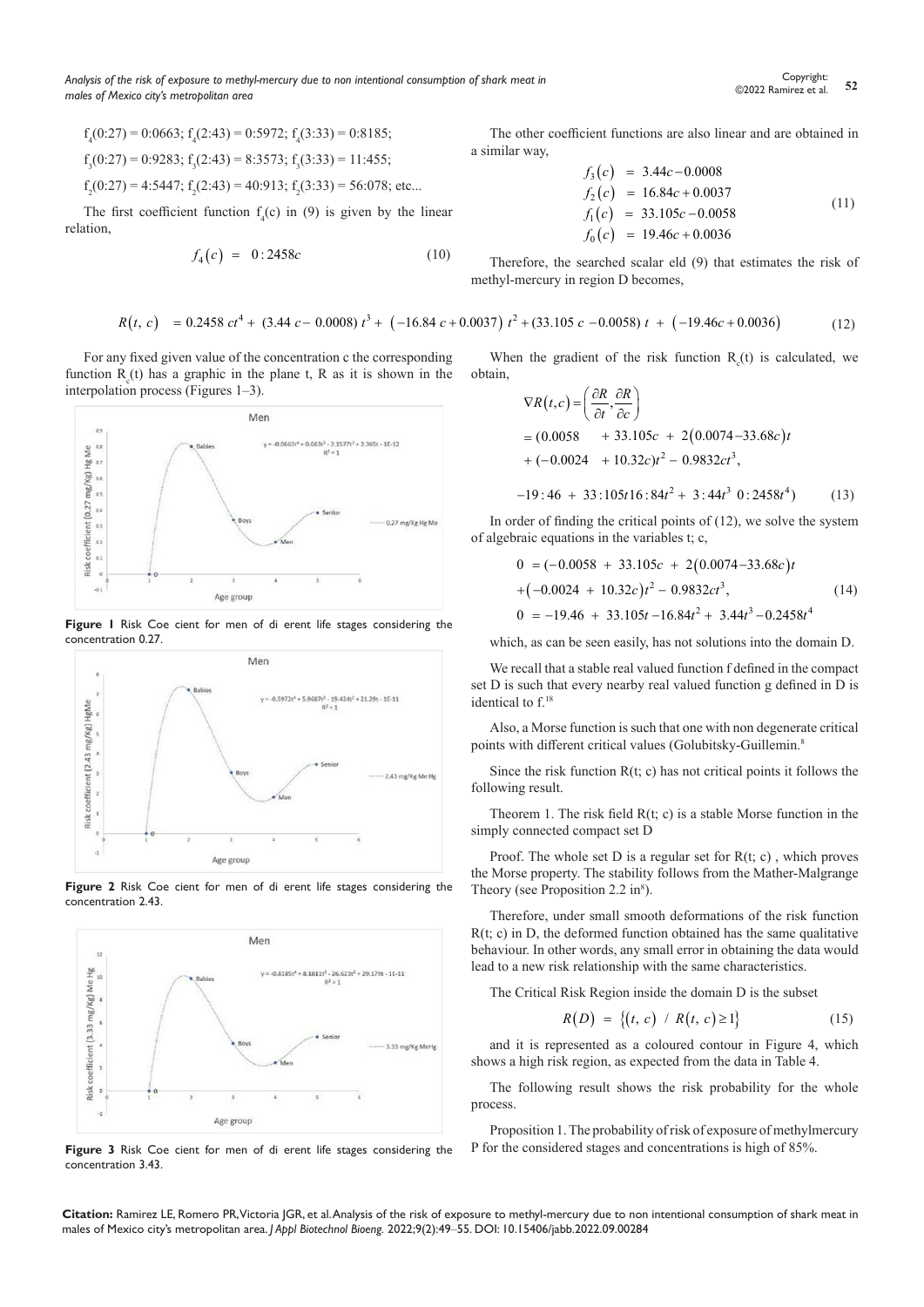Proof. We calculate the ratio between the corresponding areas of D and R(D), obtaining the aforementioned probability of risk,

$$
P = \frac{Area(R(D))}{Area(D)}
$$
  
= 
$$
\frac{1}{Area(D)} \iint_{R(D)} dcdt
$$
  
= 
$$
\frac{11.32}{13.2} = 0:85 = 85\%
$$
 (16)

In other words, at least 4 out of 5 individuals have the probability of risk of consumption.

We show the contour lines or level curves of the scalar risk field which are displayed in domain D in Figure 5. In such that Figure, the darker region indicates less risk, while the lighter region indicates greater risk.



**Figure 4** Critical risk region R(D).



**Figure 5** Level curves due to unintentional shark consumption for men.

We obtain also the following crucial and important result.

Theorem 2. The average value  $R = 2:96$  of  $R(t; c)$  in the whole set D represents a high risk for the population.

Proof. The average value R of the risk in domain D is calculated by apply-ing the formula

$$
R^* = \frac{1}{Area(D)} \iint_D R(t, c) dcdt
$$
  
= 
$$
\frac{1}{Area(D)} \int_{t=1}^{t=5} \int_{c=0.2}^{c=3.5} [0:2458 \, ct^4 + (3:44 \, c \, 0:0008) \, t^3
$$
  
+ 
$$
(16:84 \, c + 0:0037) \, t^2 + (33:105 \, c \, 0:0058) \, t + (19:46c + 0:0036)] \, dc \, dt
$$
  
= 
$$
\frac{39.17}{13.2} = 2:96
$$
 (17)

Such that number represents a high risk in the whole set D.

4.2. The risk vector field. Because there are not critical point for the risk function, we study the risk gradient vector field (13) for understanding the behaviour of the risk function. The flow of such risk vector field shows how the process is changing along the solutions of the associated system of differential equations,\

$$
\frac{dt}{dT} = (-0.0058 + 33.105c + 2(0.007433.68c)t + (-0.0024 + 10.32c)t^2 - 0.9832ct^3, (18)
$$
  

$$
\frac{dc}{dT} = -19.46 + 33.105t - 16.84t^2 + 3.44t^3 - 0.2458t^4
$$

where  $\tau$  is the dynamic time (Figure 6).

Lemma 1. The dynamical system (18) does not have neither equilibrium points, nor closed orbits in the compact simply connected region D (Figure 6).



**Figure 6** Vector eld of risk rR(t; c) for unintentional consumption of shark for men.

Proof. Since the risk function does not have critical points in the considered domain, it follows that there are not equilibrium points in D for such system. From the Poincare-Bendixon Theorem follows that there are not periodic orbits, since in other case, if there is one periodic orbit inside D, the simply connected region bounded by this orbit must contain one equilibrium point.

Figure 6 shows vertical lines as separatrixes in the flow of the vectorfi eld of risk and are understood as the ages where there is a signiffcant risk. These ages will be calculated later using geometric methods.

The risk surface: The so-called associated risk surface S is the graphic of the risk function (12), and it is a two dimensional surface em-bedded in the three dimensional Euclidean space  $\mathbb{R}^3$ , shown in Figure 7.

We use the Gaussian curvature function  $K(t; c)^3$  of the Risk Surface to determine the critical ages of the global risk function. We recall that one Hadamard surface has non positive Gaussian curvature in all its points. We have the following important result.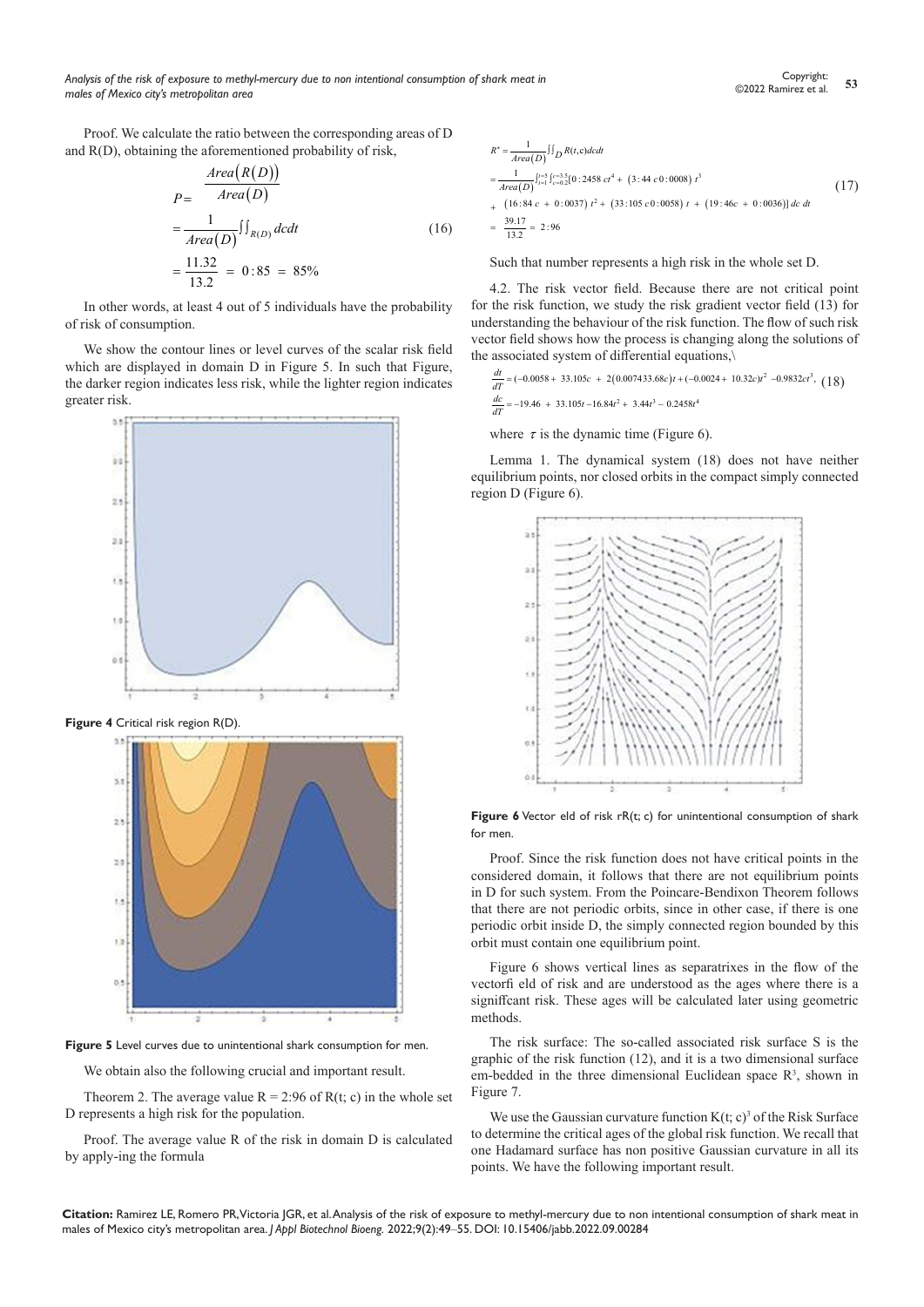

**Figure 7** Risk surface for men due to unintentional expo-sure to MeHg.

Theorem 3. The associated risk Surface S is one Hadamard surface em-bedded in the three dimensional Euclidean space  $\mathbb{R}^3$ .

Proof. If we parametrize the surface S on the domain D in the canonical way.

$$
\varphi(t, c) = (t, c, R(t, c)), (t, c) \in D,
$$
 (19)

The Gaussian curvature is calculated with the equality.<sup>3</sup>

$$
K(t; c) = \frac{\left(\frac{\partial^2 R}{\partial t^2}\right)\left(\frac{\partial^2 R}{\partial c^2}\right) - \left(\frac{\partial^2 R}{\partial t \partial c}\right)^2}{\left(1 + \left(\frac{\partial R}{\partial t}\right)^2 + \left(\frac{\partial R}{\partial c}\right)^2\right)^2}
$$

$$
= \frac{\left(33.10533.68t + 10.32t^2 \cdot 0.9832t^{3/2} \cdot 1\right)}{\left(1 + \left(\frac{\partial R}{\partial t}\right)^2 + \left(\frac{\partial R}{\partial c}\right)^2\right)^2}
$$
(20)

Because

and

$$
\left(\frac{\partial^2 R}{\partial c^2}\right) = 0
$$

$$
\left(\frac{\partial^2 R}{\partial t \partial c}\right) = 33:105\ 33:68t + 10:32t^20:9832t^3
$$

in the whole set D.

Therefore, S has a non positive curvature and consequently it is one Hadamard surface. It is also embedded in the three dimensional space because it is the graphic of the smooth risk function. This ends the proof.

A consequence of this result is the important following result for the process.

Corollary 1. The critical ages for the process are, in the biological time s,

$$
s = 5.4 \text{ (years)}, \; s = 45.6 \text{ (years)}, \; s = 87 \text{ (years)} \tag{21}
$$

Proof. The expression of the Gaussian curvature K(t; c) in (20) shows that the sign of such a curvature function is completely determined on the whole domain D by the reduced smooth function.

$$
k(t, c) = (33.10533.68t + 10.32t^2 - 0.9832t^3)^2
$$
 (22)

The graphic of  $k(c,t)$  is shown in Figure 8.



**Figure 8** Curvature of the risk surface for men.

The points where the Gaussian curvature (20) is zero determine the critical ages of the risk function and are obtained by solving equation 14:

$$
0 = 33.105 - 33.68t + 10:32t^2 - 0.9832t^3 \tag{23}
$$

The solutions of (23) are all real numbers,

.83 (5.1 years), 
$$
t = 3.7
$$
 (45.6 years),  $t = 4.9$  (87 *ye* (24)

And they correspond to the vertical lines, separatrix of the risk vector field.

This ends the proof.

## **Discussion**

In this paper, for the risk estimation calculated for men, using EPAs MeHg reference dose (RfD), and the critical region of risk (Figure 4), we obtained in Theorem 2 an average value of 2.96, which is interpreted as an unacceptable health risk (since this result exceeds one). Also, Proposition 1 shows that there's a high probability (of 85%) that some toxic or adverse health effect will develop.

Corollary 1 shows that the age of maximum risk in boys is 5.1 years, then the risk decreases until 45.6 years, and begins to increase again until reaching the maximum risk in senior men at 87 years. This will be relevant only to those men who exceed this age, since Mexican men life expectancy is only 72 years according to official data.<sup>11</sup>

As shown in Figure 8, risk curvatures indicate that the highest risk is for boys and men in reproductive age (life stages 1 and 3); in addition, the critical region of risk is only for the aforementioned stage and to a lesser extent for senior men, although in this last group the risk curve is lower than for boys. The study by Llop and collaborators,<sup>12</sup> recommends, infants and those under 3 years old avoid shark consumption; The study by Clarkson and Magos<sup>2</sup> mentions that the susceptibility to neurotoxicity due to MeHg is related to gender, but has not been widely studied and the results available are inconclusive, but in the poisoning that occurred in Iraq as a consequence of the consumption of grain contaminated with a mercurial fungicide, young men were affected more than men exposed in adulthood. The results obtained in the work of Raimann et al.,<sup>16</sup> coincide with the risk curves of this study where the exposure interval is higher in men mainly in reproductive age and infancy; therefore, these results are expected to coincide with studies in other countries where shark is consumed on purpose or unknowingly. Considering this, special care should be taken since children are more vulnerable to exposure to